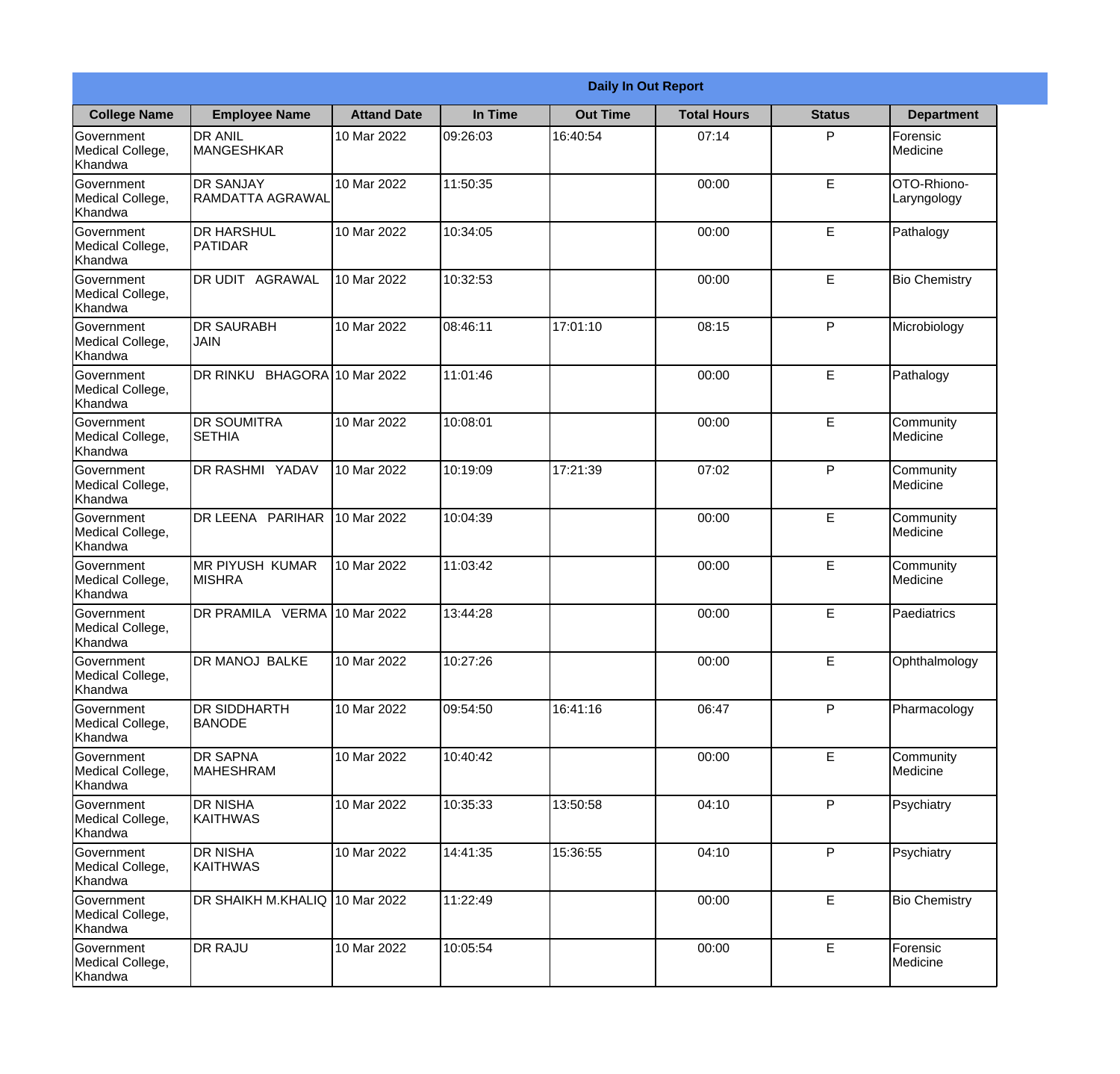| <b>Designation</b>                  | <b>Category</b> |
|-------------------------------------|-----------------|
| Assistant Professor   Para Clinical |                 |
| Professor                           | Clinical        |
| Assistant Professor Para Clinical   |                 |
| Associate Professor Non Clinical    |                 |
| Associate Professor Para Clinical   |                 |
| Assistant Professor   Para Clinical |                 |
| Assistant Professor   Para Clinical |                 |
| Assistant Professor   Para Clinical |                 |
| Assistant Professor   Para Clinical |                 |
| Statistician                        | Para Clinical   |
| Professor                           | Clinical        |
| <b>Assistant Professor Clinical</b> |                 |
| Associate Professor Para Clinical   |                 |
| Associate Professor   Para Clinical |                 |
| Assistant Professor   Clinical      |                 |
| <b>Assistant Professor</b>          | Clinical        |
| Professor                           | Non Clinical    |
| Demonstrator/Tutor   Para Clinical  |                 |

## **Daily In Out Report**